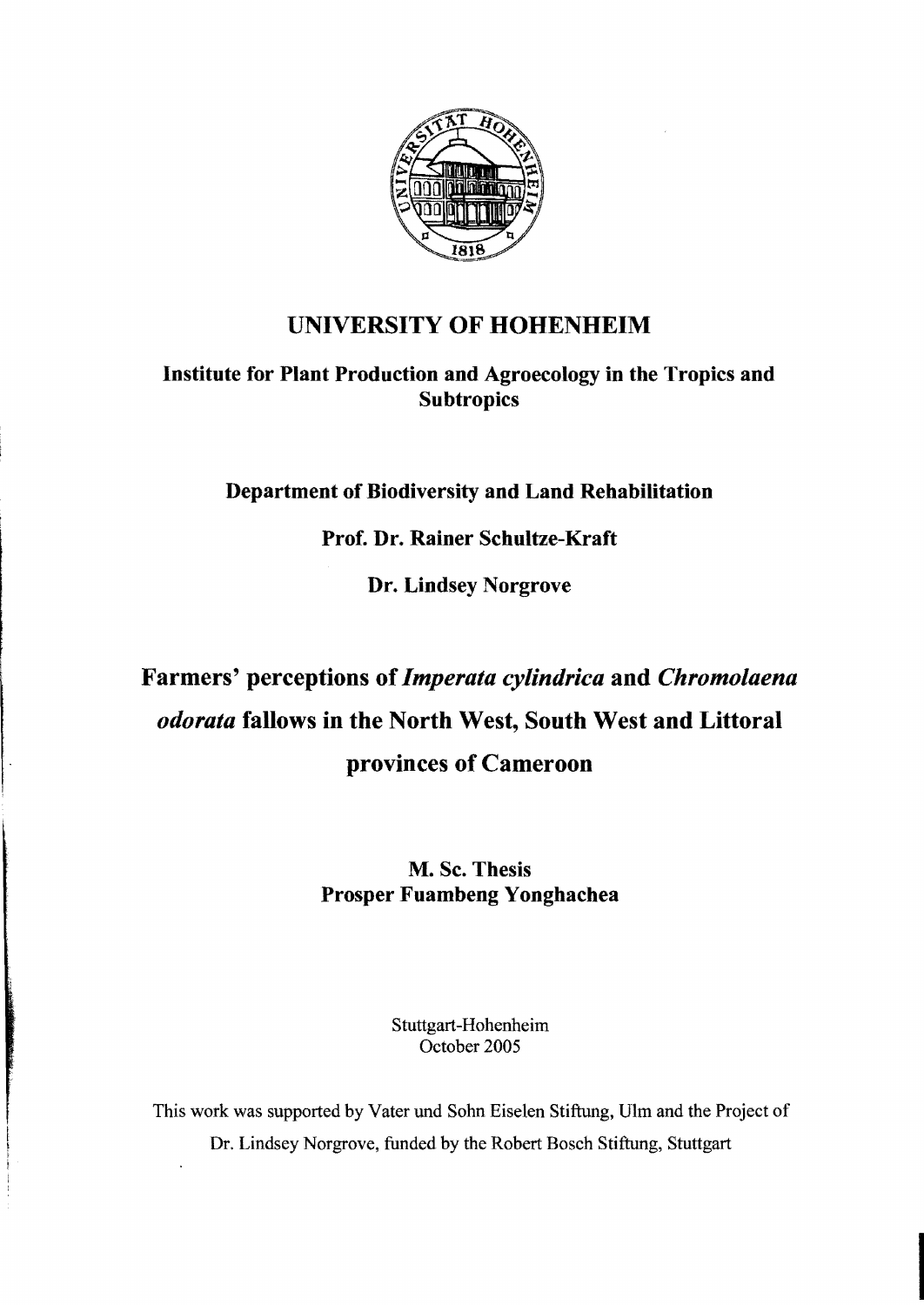## **6 Summary**

Most agricultural systems in the humid tropics of Africa are based upon the shifting cultivation slash and bum proto-system. In this system, productivity and sustainability depend primarily upon the relative rate of soil 'quality' decline during the cropping phase, soil quality regeneration during the fallow phase and time allocation to the latter. A fallow is the successional vegetation which follows a cropping phase and may be dominated by trees, shrubs or grasses, depending upon the climax vegetation type, management history and successional stage. Fallows have been shortened due to increased population density and increased demand for arable land. It is often assumed that shorter fallow periods are less effective in restoring soil fertility and suppression of aggressive weed species such as *Imperata cylindrica* and *Chromolaena odorata*. Many projects concerned with rehabilitating land infested with imperata and chromolaena have overlooked the views of the local people (especially the small-scale farmers) and, as a consequence, adoption of feasible rehabilitation technologies has been low.

This study aimed at: (1) understanding how Iocal people view and value imperata and chromolaena fallows, (2) finding out preferred ways of controlling imperata and chromolaena in cropped fields, and (3) comparing soil properties, plant species diversity and earthworm numbers in imperata versus chromolaena dominated fallows and the natural savannahs (as control, where available); to assess and compare the fertility status of these fallows with farmers' responses.

The work was done in the NW, SW and Littoral provinces of Cameroon, specifically in Wum, Muea and Mouanguel respectively. A questionnaire was used and some biophysical studies were also conducted in the three provinces; vegetation, soil and earthworm sampling was done. Excel software was used for data entry, processing and analysis.

The results indicate that small-scale farmers do not attach specific values to either imperata or imperata fallows. However, the farmers prefer chromolaena fallows to imperata fallows. Farmers reported that the continuous cultivation on imperata dominated farmlands for four years was sufficient to suppress imperata below economic threshold. Farmers also pointed out that any measure employed to effectively control chromolaena should involve uprooting of chromolaena stumps. Farmers could not effectively control these weeds because of the high labour input and costs of control (direct payment for labour and the costs of chemicals). This was also the case for other weeds. As such, farmers considered imperata and